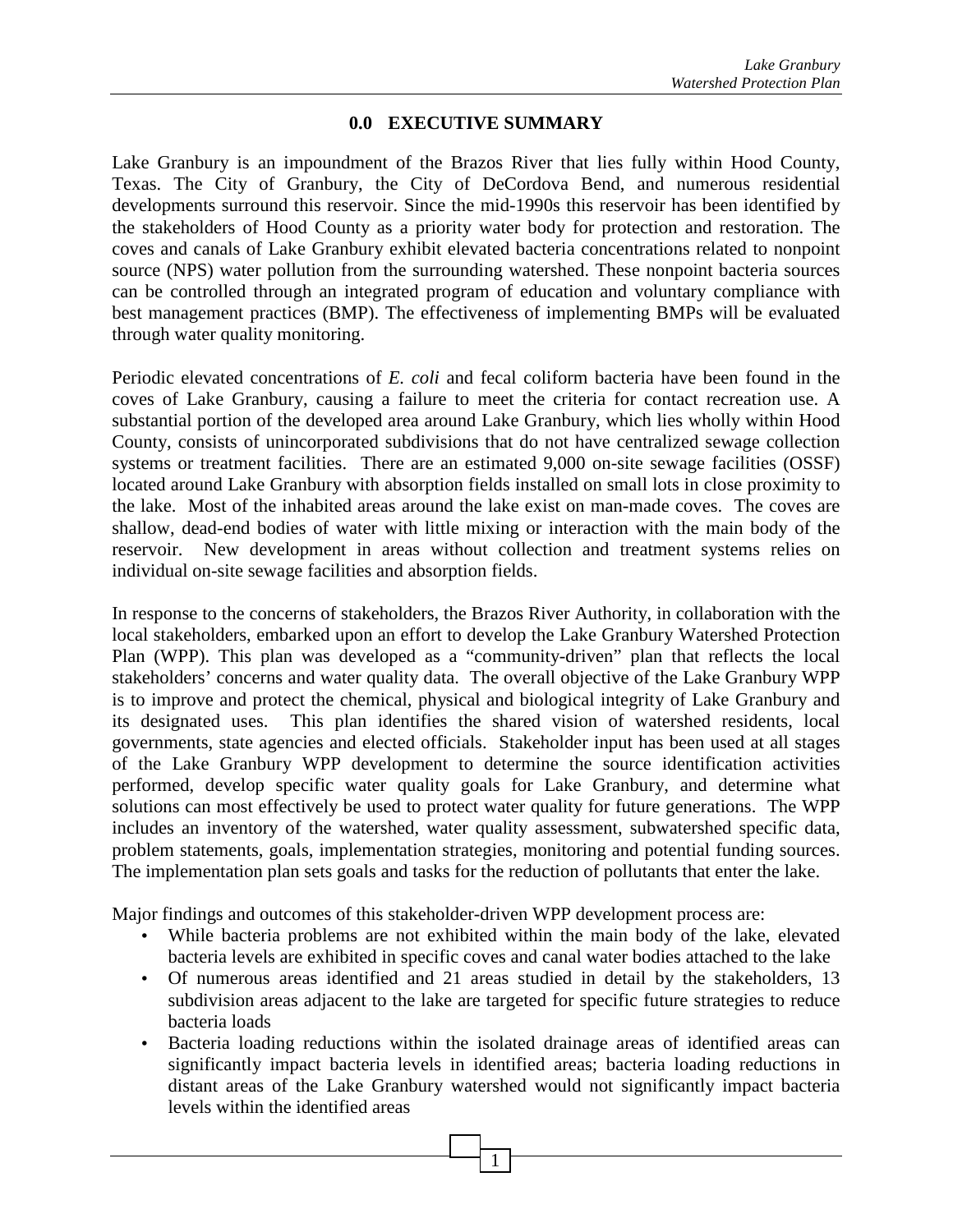- Around the lake, four subdivision canal areas consistently exhibit undesirable bacteria conditions and improvement strategies are prioritized for these areas
- Bacteria source identification methods were relied-upon, including land use analysis, watershed modeling and lake water quality modeling
- A single source of bacteria is not evident for all areas of the lake; aging septic systems are a primary potential source in many areas while other areas are susceptible to a variety of sources including septic system, urban, wildlife and agricultural sources

| Area                        | <b>Most likely sources</b>                                                                                      |
|-----------------------------|-----------------------------------------------------------------------------------------------------------------|
| <b>Rolling Hills Shores</b> | 62% Septic, 38% Cattle, $\langle 1\%$ Pets, $\langle 1\%$ Deer                                                  |
| <b>Arrowhead Shores</b>     | 99% Septic, <1% Pets, <1% Deer                                                                                  |
| Oak Trail Shores            | 54% Septic, 46% Pets                                                                                            |
| <b>Sky Harbor</b>           | 82% Cattle, 13% Septic, 4% Pets, 2% Feral Hog                                                                   |
| Nassau Bay II               | 98% Septic, 2% Pets                                                                                             |
| Waters Edge                 | Very low potential; Pets                                                                                        |
| Ports O' Call               | $>99\%$ Septic, <1% Pets                                                                                        |
| Indian Harbor Cove          | 99% Septic, 1% Pets                                                                                             |
| <b>Indian Harbor Canal</b>  | 98% Septic, 2% Pets                                                                                             |
| Port Ridglea East           | $>99\%$ Septic, <1% Pets                                                                                        |
| <b>Blue Water Shores</b>    | Pets                                                                                                            |
| Long Creek - Watershed      | $\langle 98\% \text{ Cattle}, 2\% \text{ Feral Hog}, \langle 1\% \text{ Pets}, \langle 1\% \text{ Deer}\rangle$ |
| Long Creek - Cove           | $>99\%$ Septic, <1% Pets                                                                                        |
| <b>Walnut Creek</b>         | 96% Cattle, 2% Feral Pets, $\langle 1\%$ Pets, $\langle 1\%$ Deer                                               |
| McCarthy Branch             | 94% Cattle, $3.5\%$ Pets, $2\%$ Feral Hog, $\langle 1\%$ Septic                                                 |

**Most Likely Bacteria Sources identified by watershed modeling of potential sources** 

• A bacteria (*E. coli*) goal for lake waters was identified by the stakeholder group: geometric mean less than or equal to 53 MPN/100mL

|                      | % E. coli        |
|----------------------|------------------|
| Area                 | <b>Reduction</b> |
| Port Ridglea East    | 27               |
| Oak Trail Shores     | 24               |
| <b>Sky Harbor</b>    | 16               |
| Indian Harbor        | 24               |
| <b>Walnut Creek</b>  | 57               |
| Long Creek           | 66               |
| <b>Strouds Creek</b> | 49               |
| Rucker Creek         | 47               |
| Robinson Creek       | 30               |

## *E.coli* **Reductions Needed to Meet Stakeholder Goal**

- Implementation strategies have been identified to achieve goals:
	- o A watershed coordinator should oversee implementation of this WPP; the coordinator should be capable of identifying funding sources, summarizing monitoring, coordinating with local entities and assembling the stakeholders, as necessary

2